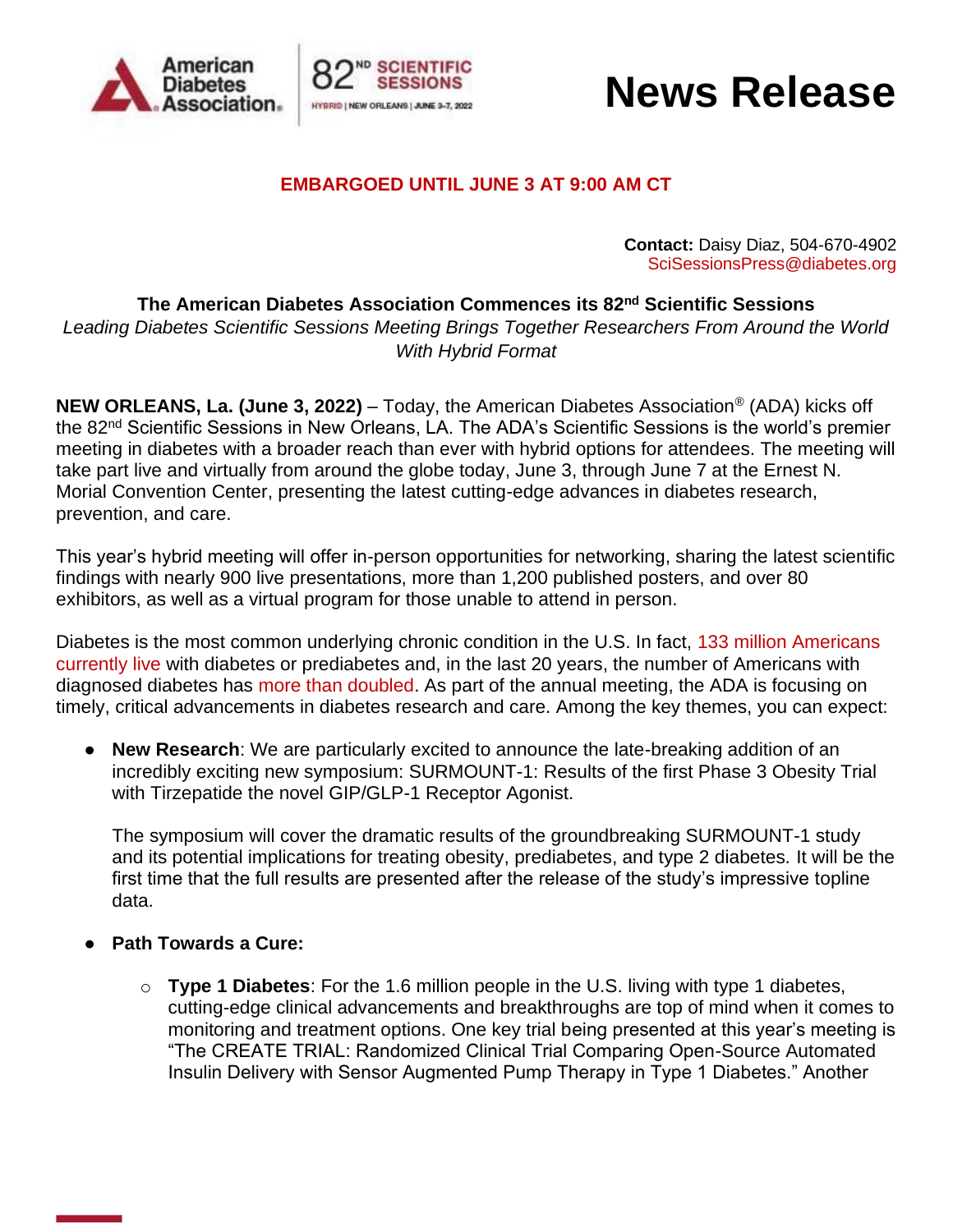



## **News Release**

one that must-watch presentation will be "Stem Cell–Derived, Fully Differentiated Islet Cells for Type 1 Diabetes."

- o **Type 2 Diabetes Remission:** Type 2 diabetes is the most common type of diabetes and patients can be considered in remission after sustaining an A1C level less than 6.5% for at least 3 months or more after stopping diabetes medication. Remission is an important theme at this year's meeting and will be featured in the presentation, "Remission of Type 2 Diabetes and Improvement in Metabolic Markers with the Twin Precision Treatment Technology (TPT)—A Multicenter, Randomized, Controlled Trial."
- **COVID-19 & Diabetes**: COVID-19 will continue to be a crucial focus at the 82nd Scientific Sessions. The science presented comes at a time when [40 percent of Americans who have](https://www.cdc.gov/mmwr/volumes/69/wr/mm6928e1.htm)  [died](https://www.cdc.gov/mmwr/volumes/69/wr/mm6928e1.htm) of COVID-19 had diabetes, though the disease affects [11 percent of the U.S. population.](https://linkprotect.cudasvc.com/url?a=https%3a%2f%2fwww.diabetes.org%2fresources%2fstatistics%2fstatistics-about-diabetes&c=E,1,Xbs09kWCuvhcjcX4_LTw6SpCNqnQf9o5KRWcXja1ccyUgIWG9ohpcpkx51FOtmu7sDLtqBbN_d1M0_MEE-LWkHeH1ph-kEO-m6PxkMafB-o9thSaL72amAIhdA,,&typo=1) Of note, the ADA will host a COVID-19-focused press briefing, featuring the study looking at long-COVID-19 and diabetes titled, "Diabetes as a Risk Factor for Long-COVID-19—A Scoping Review".

"The American Diabetes Association is thrilled to bring together attendees in person and virtually to present, learn, and discuss the most recent findings in what we consider the Super Bowl of diabetes care," said Robert Gabbay, MD, PhD, chief scientific and medical officer for the ADA. "Out of the breadth of science being showcased at this year's meeting, these themes demonstrate key trends being seen across stakeholders from every aspect of diabetes care. We believe the science being presented at this year's meeting will transform the field and help to further improve patient outcomes."

In addition to the core themes, other notable topics driving presentations at the  $82<sup>nd</sup>$  Scientific Sessions include diabetes complications, mental health, adolescent health, and advocacy.

"I am grateful to the Scientific Sessions Planning Committee for putting together an outstanding program," said Dr. Dana Dabelea, chair of the 82<sup>nd</sup> Scientific Sessions planning committee. "I am certain that, with such a rich program, any health care professional working with patients with diabetes or at risk for diabetes, and any researcher investigating the etiology, prevention, or management of this disease will want to attend, in person or virtually."

Learn more about the 82<sup>nd</sup> Scientific Sessions at [scientificsessions.diabetes.org.](https://professional.diabetes.org/scientific-sessions) For access to program navigation, educational session information, news updates, abstracts, and exhibitor information, the 2022 ADA Scientific Sessions [mobile app](https://www.adameetingnews.org/mobile-app/) and the [online planner](https://eppro02.ativ.me/src/EventPilot/php/express/web/planner.php?id=ADA22) are your go-to meeting resources.

For more information, please contact the ADA Scientific Sessions media team onsite at the Ernest N. Morial Convention Center from June 3–7 by phone at 504-670-4902, or by email at [SciSessionsPress@diabetes.org.](mailto:SciSessionsPress@diabetes.org)